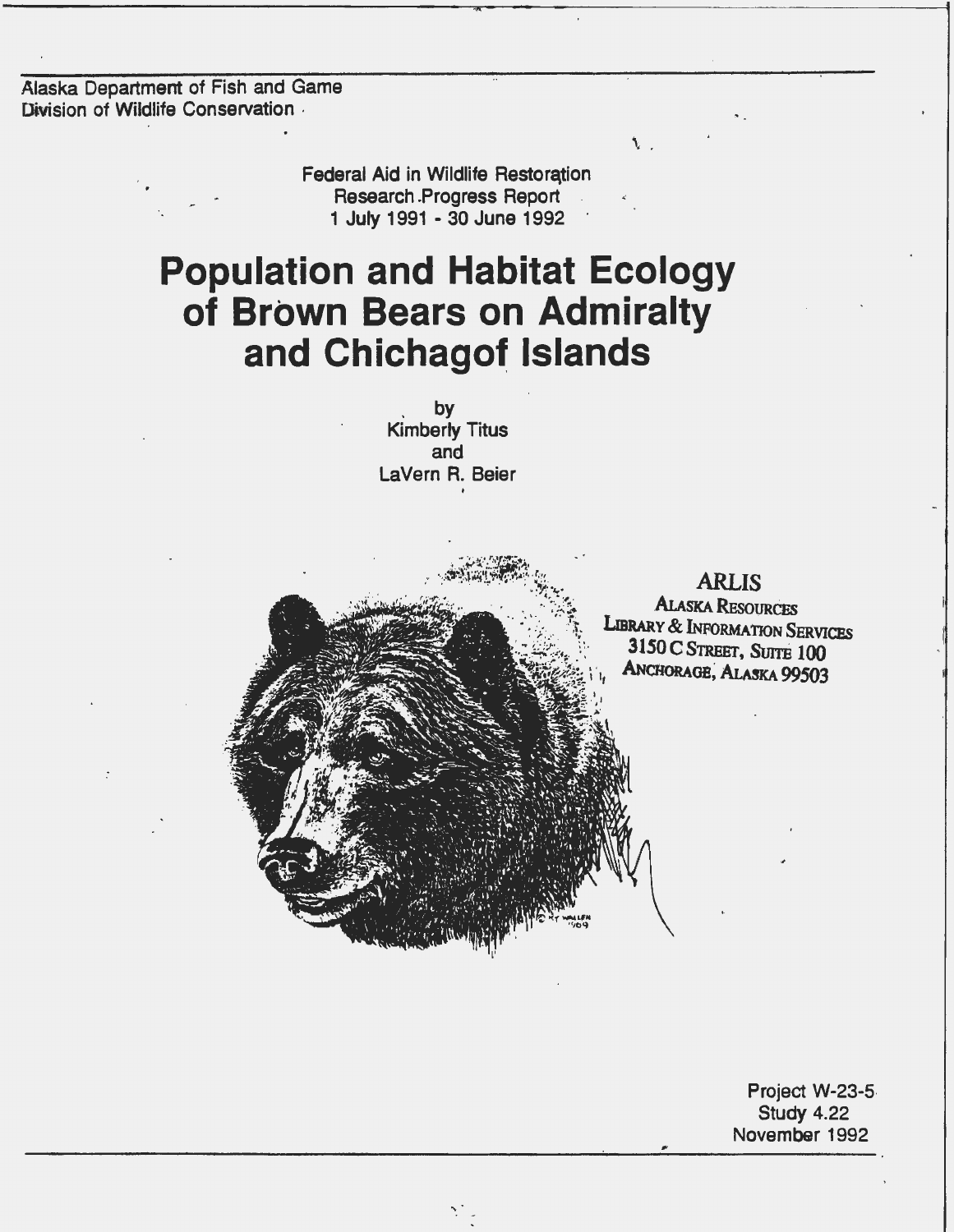We conducted a series of brown bear mark-resight survey flights to estimate density on the northeast portion of Chichagof Island. Preliminary analyses indicated a density of 330 bears/ $1,000$  km<sup>2</sup>.

 $\mathbf{i}$ 

 $\mathbf{I}$ 

 $\mathbf{r}^{\mathbf{r}}$ 

I  $\mathbf{F}$ i<br>I I<br>I I

-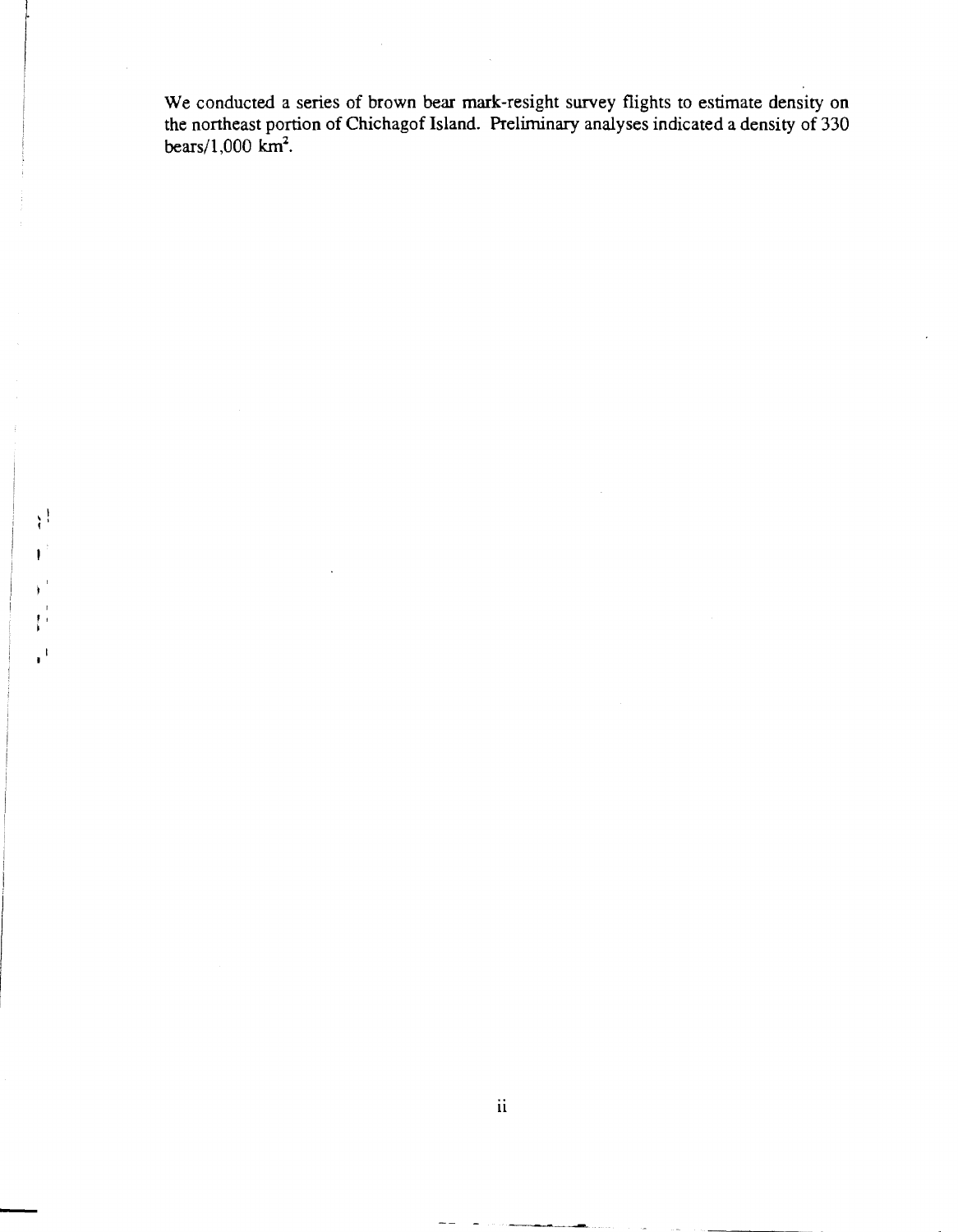## STATE OF'ALASKA Walter J. Hickel, Governor

## DEPARTMENT OF FISH AND GAME Carl L. Rosier, Commissioner

## DIVISION OF WILDLIFE CONSERVATION David G. Kelleyhouse, Director Wayne L. Regelin, Deputy Director

Persons intending to cite this material should obtain permission from the author(s) and/or the Alaska Department of Fish and Game. Because most reports deal with preliminary results of continuing studies, conclusions are tentative and should be identified as such. Due credit will be appreciated.

Additional copies of this report and other Division of Wildlife Conservation publications may be obtained from:

> Publications Specialist ADF&G, Wildlife Conservation P.O. Box 22526 Juneau, AK 99802 (907) 465-4190

The Alaska Department of Fish and Game conducts all programs and activities free from discrimination on the basis of race, color, national origin, age, marital status, pregnancy, parenthood, or disability. For information on alternative formats for this and other department publications, please contact the department ADA Coordinator at (voice) 907-465-4120, (TOO) 1-800-478-3648, or FAX 907-586-6595. Any person who believes she/he has been discriminated against should write to: ADF&G, PO Box 25526, Juneau, AK 99802-5526 or O.E.O., U.S. Department of the Interior, Washington, DC 20240.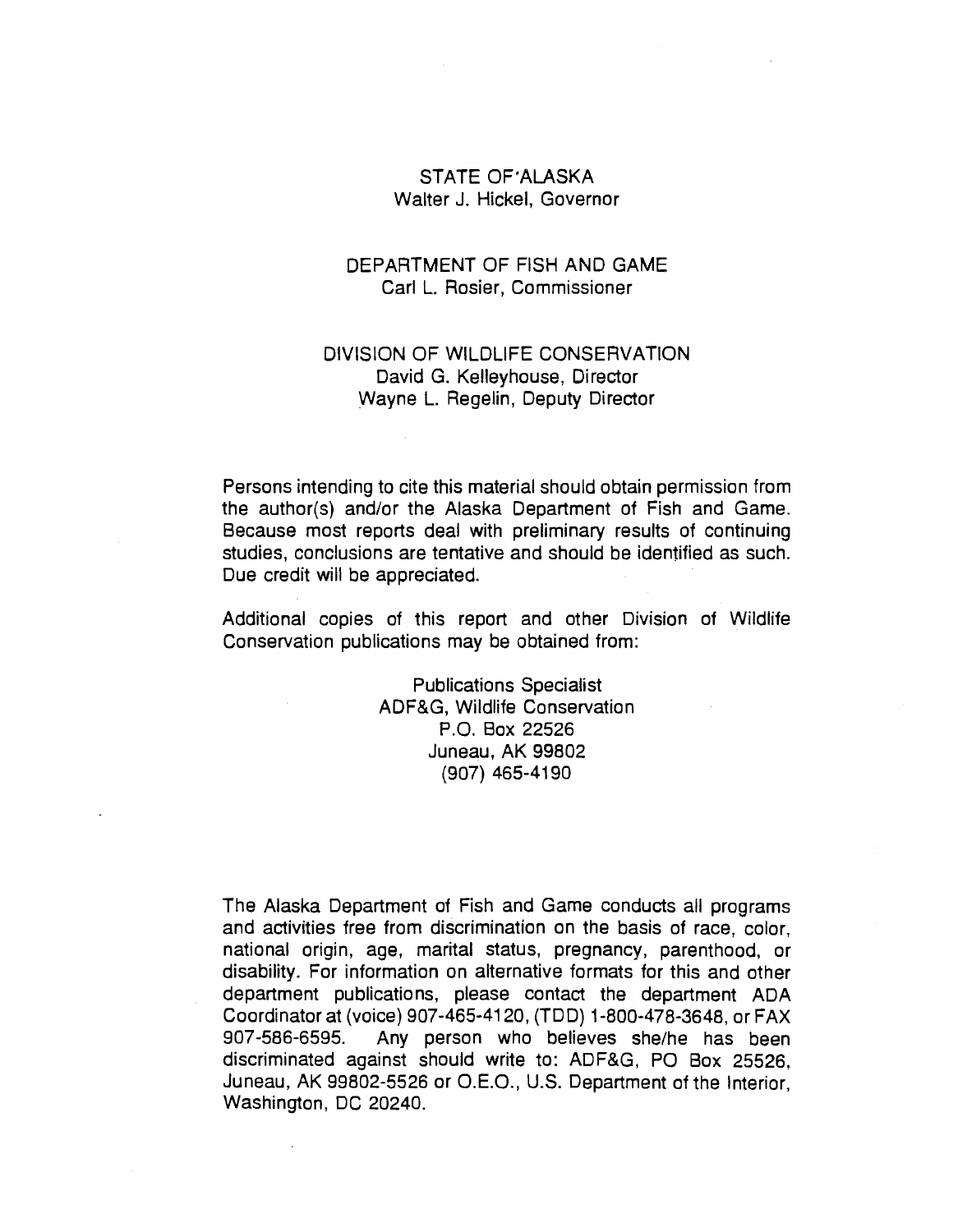#### **PROGRESS REPORT (RESEARCH)**

| State:                | Alaska |                                                                                                                                                                                                                        |
|-----------------------|--------|------------------------------------------------------------------------------------------------------------------------------------------------------------------------------------------------------------------------|
| Cooperators:          |        | U.S. Forest Service, Juneau; Ted Schenck, U.S. Forest Service, Sitka; Linn<br>Shipley, U.S. Forest Service, Hoonah; E. L. Young, ADF&G, Sitka; J. W.<br>Schoen, ADF&G, Anchorage; Greens Creek Mining Company, Juneau. |
| Project No.: $W-23-5$ |        | Project Title: Big Game Investigations                                                                                                                                                                                 |
| Study No.:            | 4.22   | Study Title: Population and habitat ecology of brown<br>bears on Admiralty and Chichagof islands                                                                                                                       |

Period Covered: 1 July 1991 - 30 June 1992

## **SUMMARY**

Long-term brown bear monitoring continued in association with the Greens Creek Mine, Admiralty Island, Alaska during this report period. Eighty brown bears were radiocollared from 1981 through 30 June 1992 and during summer 1992, 22 active radiocollars were on bears and being monitored. We noted no major population changes or shifts in spatial use patterns during this time period. Two radio-collared sows were sportharvested and mine personnel experienced their first instances of chronic, bear-human encounters, that resulted in the death of one brown bear.

Brown bear population ecology studies continued on the  $1,112 \text{ km}^2$  northeast portion of Chichagof Island. Thirty-two brown bears were captured and radio-collared this report period, six of which were recaptures. As of June 1992, 46 active radio-collars were affixed to bears. From October 1989 through August 1992, 79 individual brown bears were captured 100 times.

Two radio-collared brown bears were shot legally during the spring 1992 hunting season, and two radio-collared sows were found dead from unknown causes.

We evaluated brown bear movements associated with roadbuilding and logging activity and found that at least three female brown bears moved away from the immediate area of roadbuilding activity. We also evaluated brown bear telemetry locations in conjunction with some of the interagency brown bear habitat capability model's roadbuilding any human access parameters during late summer. Brown bear telemetry locations were farther ( $P < 0.05$ ) away from salmon streams in a timber harvested watershed that had incomplete streamside forest buffers than in an uncut watershed during late summer. Brown bears were found in close association with secondary and blocked roads indicating that they do not avoid these areas and have a high probability of encountering humans. These initial findings were in agreement with the brown bear habitat capability model.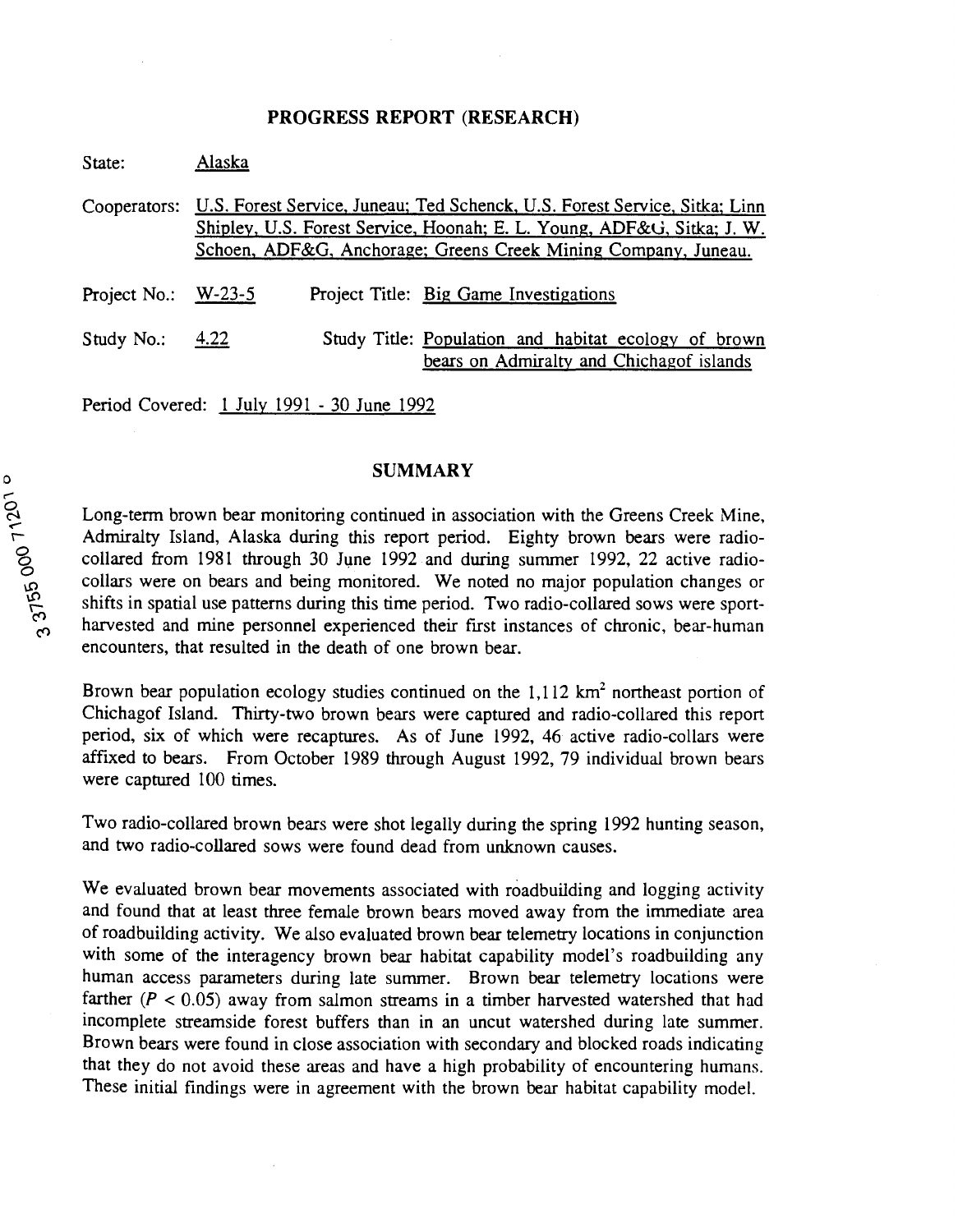## TABLE OF CONTENTS

#### Page

| ECTIVES                                                          | $\overline{2}$ |
|------------------------------------------------------------------|----------------|
|                                                                  |                |
|                                                                  | 4              |
| <b>METHODS</b>                                                   | 4              |
|                                                                  | 4              |
|                                                                  | 5              |
|                                                                  | 5              |
|                                                                  | 5              |
| Greens Creek Mine - Admiralty Island Study                       | 5              |
| Northeast Chichagof Island Study Area                            | 6              |
| Bears captured and radio-collared                                | 6              |
|                                                                  | 6              |
|                                                                  | 6              |
| Short- and long-term home range changes relative to roadbuilding |                |
|                                                                  | 6              |
| Evaluation of brown bear habitat capability model relative to    |                |
| roadbuilding and salmon streams                                  |                |
| Brown bear density estimate                                      | 7              |
|                                                                  | 8              |
| 'ERATURE CITED                                                   | 8              |
| TARI ES                                                          | 10             |
|                                                                  |                |

## BACKGROUND

Studies of brown/grizzly bears *(Ursus arctos)* in areas where resource development is planned or is occurring are important towards understanding a species that has been extirpated from much of its historic range. The maintenance of healthy brown bear populations for more than 50 years amidst resource development activities requires knowledge of the regional bear population and an understanding of those development attributes that will affect the population. Through this knowledge, planning for brown bears can take place and their special requirements can be integrated into land use planning and multiple use requirements that allow for a variety of land management options.

Brown/grizzly bears have been studied in a variety of North American locations relative to resource development (e.g., Archibald et al. 1987, Ballard et al. 1990, McLellan 1990, Schoen and Beier 1990, Titus and Beier 1992). Most of these studies were conducted on lower density bear populations, or they were of short duration. The high density brown bear populations of southeast Alaska are dependent on spawning salmon as a part of their annual nutritional pattern (McCarthy 1989). This pattern concentrates brown bears in low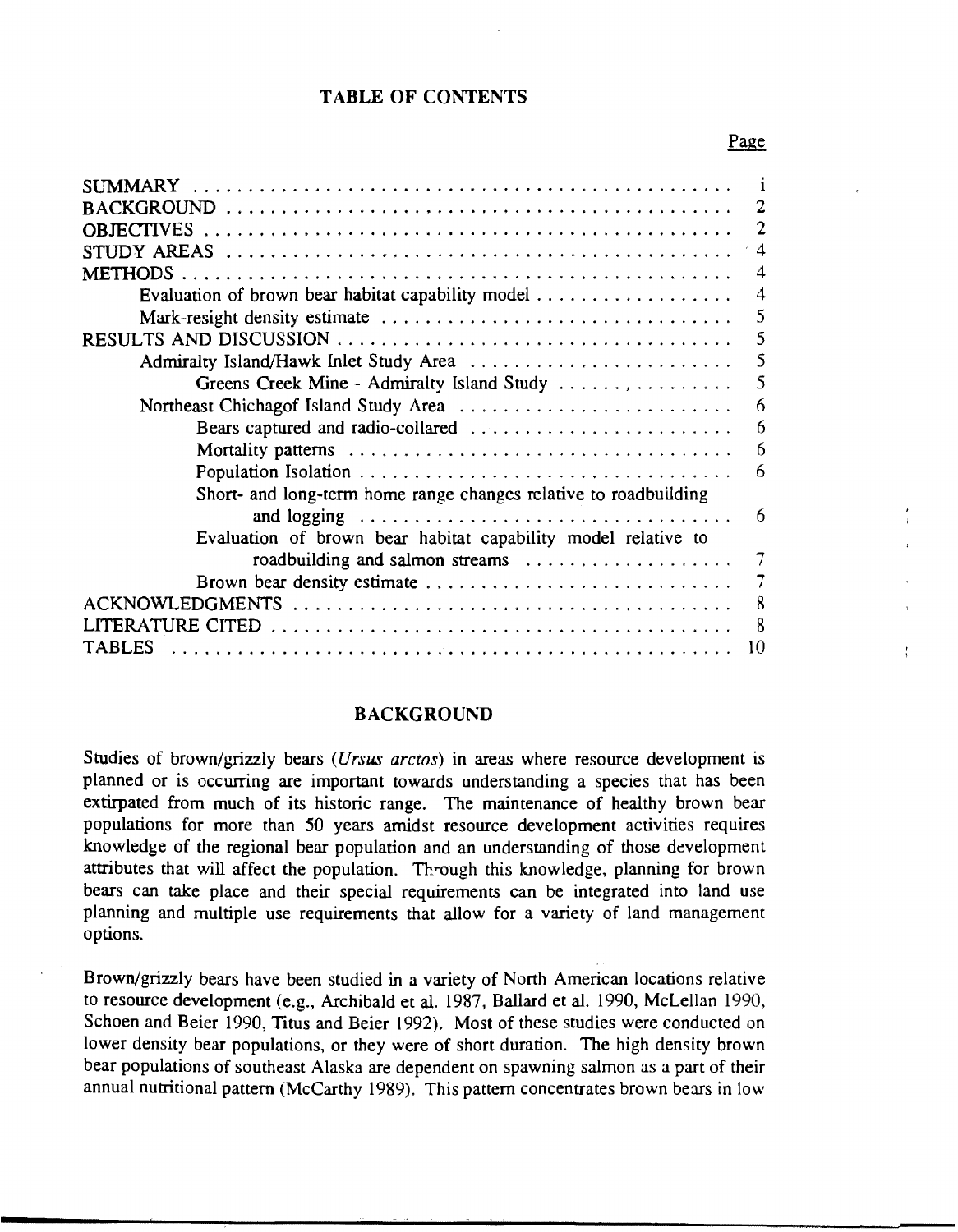elevation riparian forests (Schoen and Beier 1990) and increases the probability of bearhuman encounters. The combination of high-density brown bear populations, intensive forest management that created an easily accessed public road system and long-term changes in forest cover are unique aspects of our study.

Another unique aspect of this study during this report period and into future years relates to the Tongass Timber Reform Act's (Public Law 1990) streamside buffers. Timber harvest began in a watershed that contains major salmon spawning streams and very high late summer bear densities. Timber harvest in this watershed was subject to 100+ foot streamside buffers where no timber harvest would take place. We have the opportunity to evaluate the use of these buffers by radio-collared brown bears and monitor their effectiveness in the coming years.

During this reporting period we estimated brown bear density on the northeast portion of Chichagof Island using aerial mark-resight methods (e.g., Miller and Sellers 1992). The density estimate is a basis for meeting other study objectives such as validation of the brown bear habitat capability model, population projection modeling, and a baseline upon which future population changes can be monitored. The density estimate also provides a basis for re-evaluating the current brown bear hunting restrictions on the northeast portion of Chichagof Island.

#### **OBJECTIVES**

The scope of our project remained similar to that of the previous report period (Titus and Beier 1992). The main emphasis was to evaluate and predict short- and long-term changes in brown bear populations as influenced by man-induced changes to their habitat and demography. Specific objectives include -

 $\int_0^{\pi}$ 

 $\mathbf{H}$ 

₹ľ.

 $\mathbf{F}^{\mathrm{in}}$ 

-

- 1. Evaluate long-term changes in the home range and centers of activity of selected brown bears in the vicinity of Greens Creek, Admiralty Island.
- 2. Evaluate the degree of site tenacity by female brown bears and their offspring to developed areas of Greens Creek.
- 3. Determine trends in numbers of brown bears on a 344 km<sup>2</sup> study area centered on Greens Creek.
- 4. Determine the extent to which brown bears exhibit short-term changes in home ranges or centers of activity as a result of logging activity on northeast Chichagof Island.
- 5. Determine seasonal and annual home ranges of selected brown bears, particularly in areas where data can be acquired both before and after roadbuilding and intensive logging activities.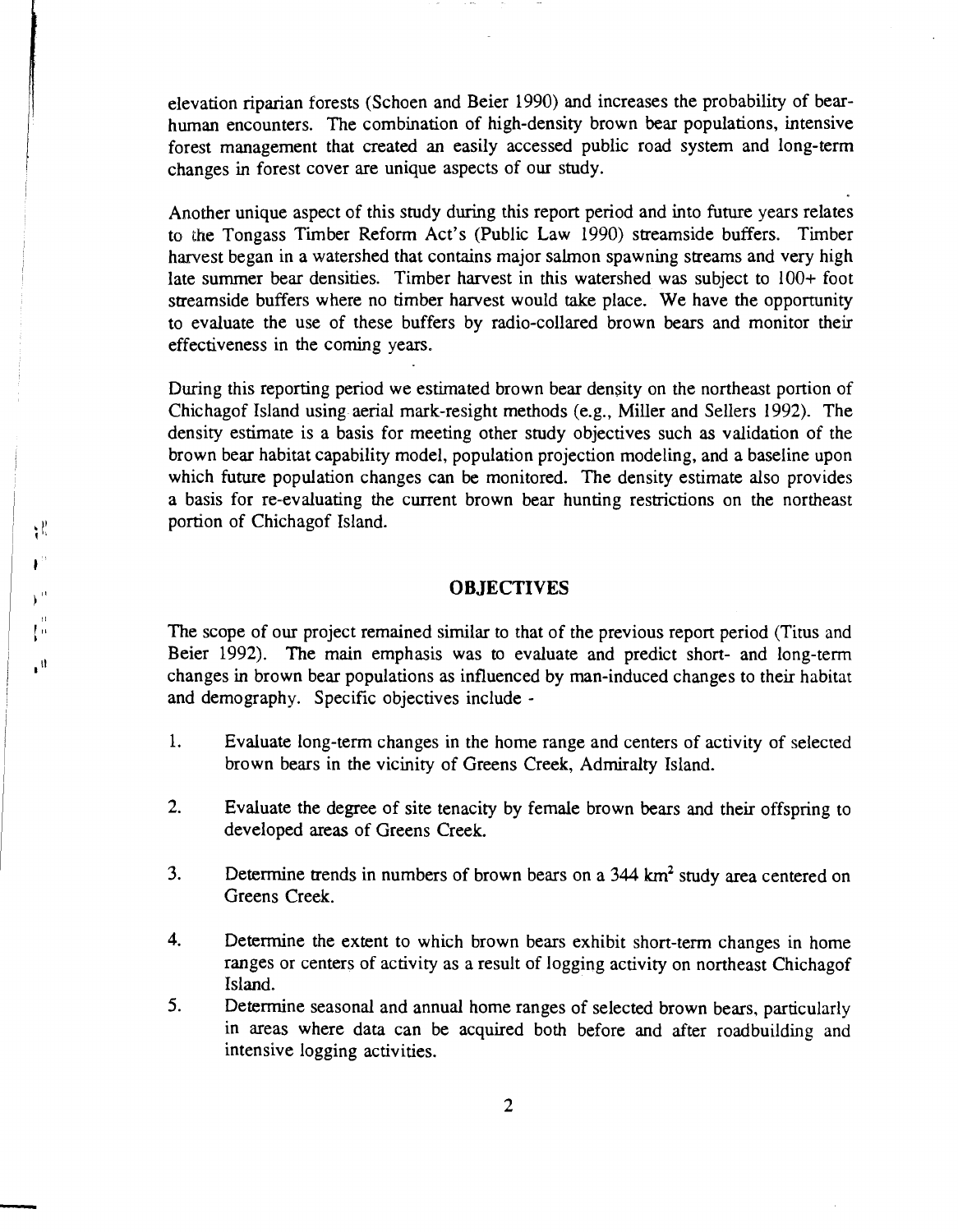- 6. Evaluate the interagency brown bear habitat capability model with independent data from northeast Chichagof Island.
- 7. Estimate brown bear density on northeast Chichagof Island.
- 8. Estimate annual survival and reproduction rates of brown bears on northeast Chichagof Island.
- 9. Determine the degree of population isolation of brown bears on northeast Chichagof Island.
- 10. Estimate the types of brown bear mortality on northeast Chichagof Island.
- 11. Use population projection models for evaluating the future status of brown bears on northeast Chichagof Island given differing demographic parameters.
- 12. Assess the seasonal distribution and habitat use patterns of brown bears on northeast Chichagof Island.
- 13. Evaluate survey methods for indexing brown bear populations by indirect methods.
- 14. Determine the association between logging roads, logging camps and associated development and attributes of annual brown bear harvest in southeast Alaska.
- 15. Develop management guidelines for intensive land development within southeast Alaska brown bear range.

## **STUDY AREAS**

The Admiralty Island study area is centered on Hawk Inlet and the Greens Creek watershed. This area encompasses 344 km<sup>2</sup> and is described in Schoen (1982), Schoen and Beier (1983) and Schoen and Beier (1990). During this reporting period bear tagging and telemetry flights focused on Greens Creek watershed, Robert Baron Mountain, Wheeler Mountain, and Admiralty Creek.

The northeast Chichagof Island study area is a  $1,112$  km<sup>2</sup> island-like area north of Tenakee Inlet and east of Port Frederick. A complete description of the study area is found in (Titus and Beier 1992). We focused our research activities in portions of the study area during this report period. We targeted the Game and Seagull creeks watersheds (229  $km^2$ ) for study because of their high bear density and the roadbuilding and logging activity that took place this report period.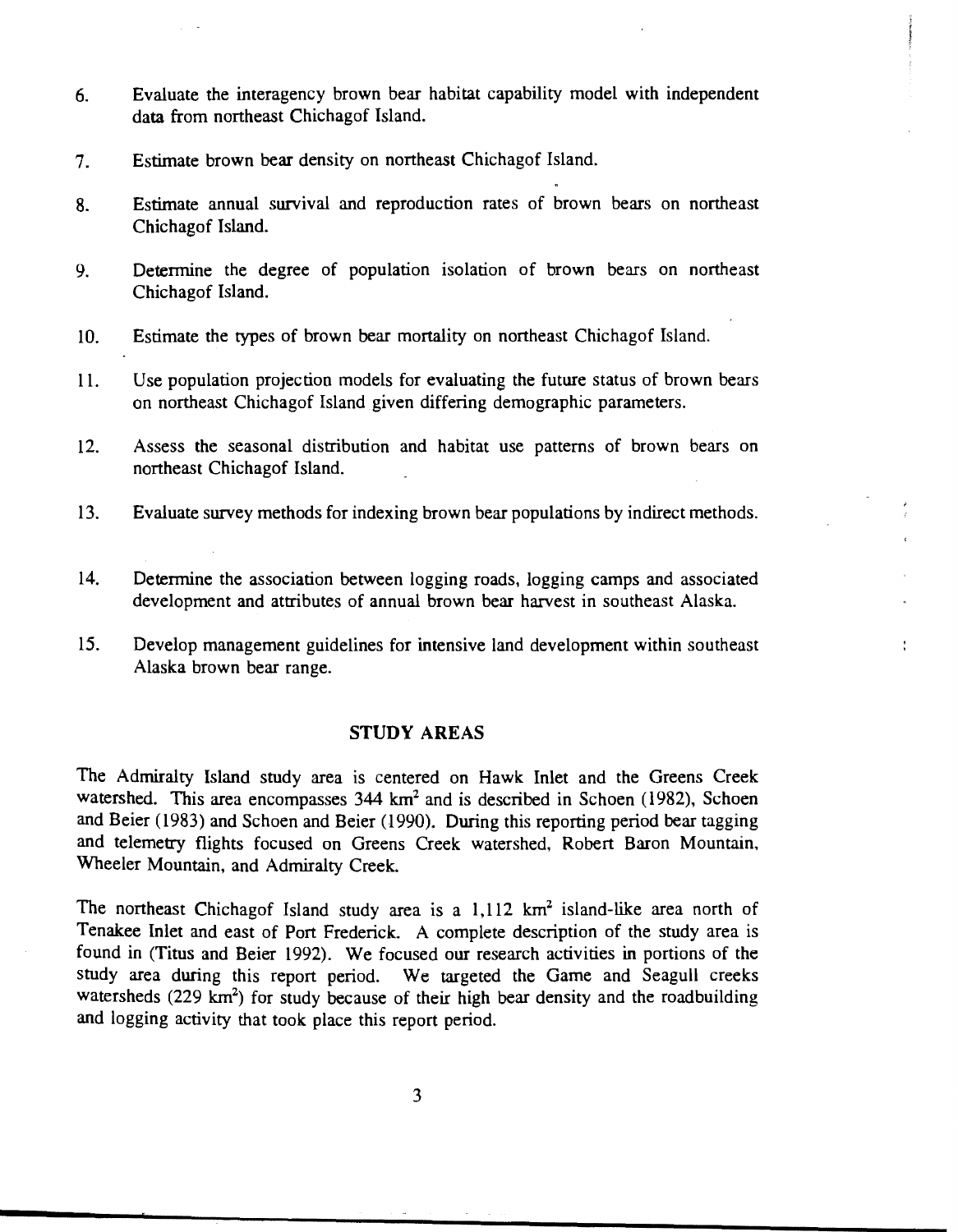## **METHODS**

Bear capture, aerial telemetry, and data collection methods followed those of Schoen and Beier (1990) and Titus and Beier (1992). Methods specific to this report period follow.

Evaluation of brown bear habitat capability model. The interagency brown bear habitat capability model (Schoen et al. 1989, Schoen et al. in press) considered a variety of habitat and human access attributes to predict the changes in bear populations over time as associated with different forest management scenarios. Road access was considered detrimental to bear populations in this model and some habitat capability indices required professional judgement for determining their value. We used data collected during the first two field seasons from northeast Chichagof Island to evaluate the association of brown bears to roads and salmon streams during the summer months. We tested whether radio-collared brown bear telemetry locations exhibited any pattern associated with distance from primary roads, secondary roads, and salmon streams. To make this evaluation, we chose a subset of 58 radio-collared brown bears captured from 1989 to 1991. Aerial telemetry locations were selected from 15 July to 15 September to coincide with the late summer season of the habitat capability model. Two adjacent, uncut, and largely unroaded watersheds that effectively form one watershed (total =  $185 \text{ km}^2$ ) were chosen to compare with a watershed that has undergone the most extensive clearcut logging on the 1,112 km<sup>2</sup> study area. Each watershed had a single, major salmon spawning stream flowing much of its length. Chum (Onchorhynchus keta) and pink  $(O)$ . gorbuscha) salmon were the most important salmon species for brown bears. Of 26 anadramous fish streams on the study area, these two streams had the highest and fourth highest numbers of spawning pink and chum salmon.

Mark-resight density estimate. The brown bear mark-resight density estimation technique followed methods developed by S. Miller (e.g., Miller and Sellers 1992) that use a modified Lincoln-Peterson estimate (Seber 1982, Pollock et al. 1990). Unlike other regions where bear mark-resight density estimates were made (e.g., Ballard et al. 1990, Miller and Sellers 1992) our study area was largely forested resulting in a limited search area. We relied on the annual pattern of brown bear movements in southeast Alaska in which a large number of bears spend 2-5 weeks in alpine habitats during the early summer where they can be observed from an airplane.

All brown bears were marked (radio-collared) before the resight flights. We conducted survey flights over prescribed routes to cover subalpine and alpine habitats. Logging roads and clearcut habitats were not targeted for observation. To meet the assumptions of the mark-resight technique (Pollock et al. 1990), we conducted aerial telemetry flights to assure population closure, and determine if any bears had lost their radio collars.

We estimated bear density for all bears that included sows with cubs, and for independent bears that eliminated sows and their dependent offspring from the calculation of bear density (Miller and Sellers 1992).

-

γË  $\mathbf{F}^{\mathcal{O}}$ 

 $\mathbf{t}^{(i)}$ 

 $\sqrt{2}$ 

 $\mathbf{u}^{\dagger}$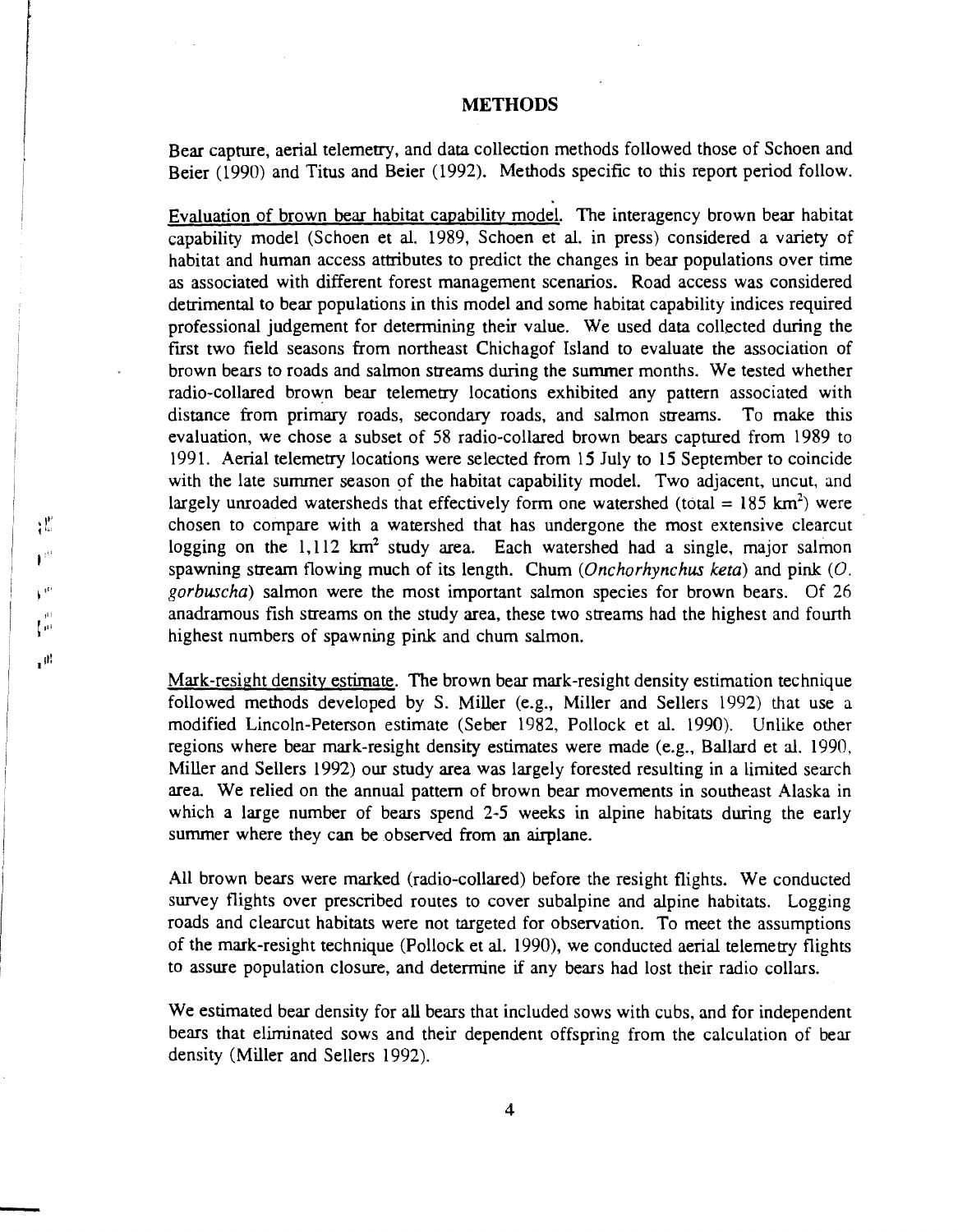#### **RESULTS** AND DISCUSSION

#### Admiralty Island/Hawk lnlet Study Area

Greens Creek Mine - Admiralty Island Study. We captured and radio-collared 14 brown/grizzly bears as part of the long-term study on northern Admiralty Island associated with the Greens Creek Mine. Six of these bears were recaptures of previously marked individuals, including some females first captured and radio-tagged in the mid-1980s. As of 30 June 1992, 80 individual brown bears were radio-collared on this study area beginning in 198L We monitored 22 active radio-collars during summer 1992 for their location in association with the Greens Creek Mine and a control site on Robert Baron Mountain. Spatial patterns were similar to previous years with the exception of one radio-collared sow that moved away from a traditionally used portion of her home range where mine exploration activities occurred. No changes in cub production were noted during this time period.

Greens Creek Mine experienced human-bear encounters and associated problems during this report period. Some of these bear-human problems were with research bears and one brown bear broke into a building and obtained human food. Two radio-collared females that had 3.5 year-old cubs earlier in the season were shot legally in Hawk lnlet during spring hunting season. Both of these sows were partially habituated to humans.

#### Northeast Chichagof Island *Study* Area

Bears captured and radio-collared. We captured and radio-collared 32 brown bears this report period. Six of these brown bears were recaptures of previously marked bears and 3 occurred at the Hoonah dump. Of the 32 brown bear captures, 4 were snared, 1 was free-ranged, and 27 were captured by helicopter darting in alpine and subalpine habitats.

From October 1989 through August 1992, 79 fndividual brown bears were captured 100 times. No capture related mortalities occurred during this study. Male bear #102 that broke free with a snare attached to his front paw was recaptured in October 1991 and was in excellent condition, though he was missing a front paw. Through August 1991, he continues to be the dominant bear at the Hoonah dump.

Forty-six active radio-collars were affixed to bears as of June 1992. This sample was composed of 12 males and 34 females. This lack of equality differs from the previous report period. The disparity in the sexes of radio-collared bears was because of high collar loss by males and male bears being largely absent from alpine habitats during summer 1992 helicopter tagging operations. We cannot account for eight of 79 radiocollars on the study area and consider them to be missing.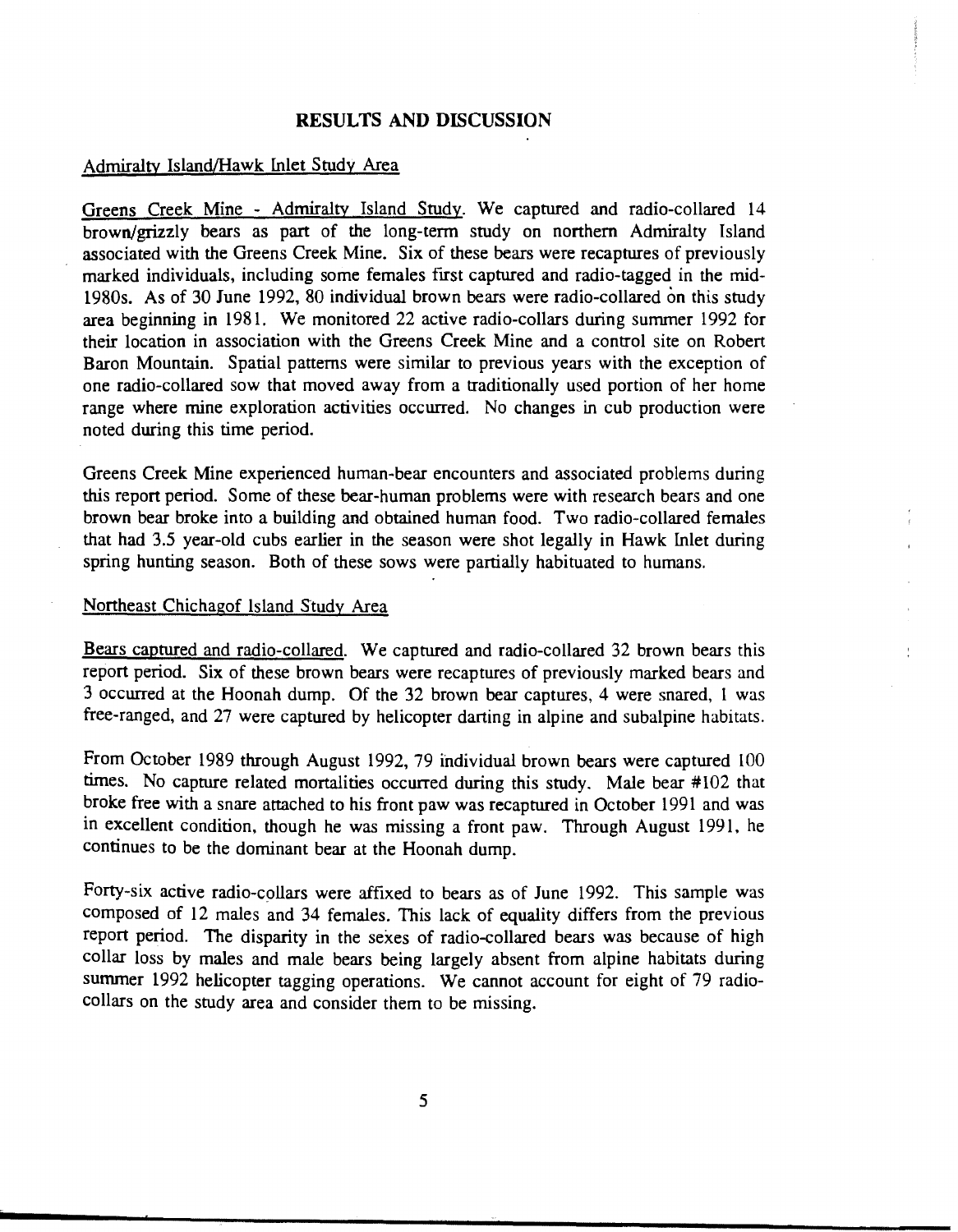Mortality patterns. Two radio-collared bears were shot legally during the spring hunting season and the remains of two radio-collared bears were examined in the field during this report period. The remains of sow #115 were found 400 m from the beach in the forest and the remains of sow #149 were found in an uncut leave strip of trees surrounded by large clearcuts. Causes of death remain unknown. In addition to the mortality of radiocollared bears, one male bear was killed and discovered in a clearcut with his claws and one paw cut-off, and a sow was shot in defense-of-life-and-property with the shooter receiving a citation for failing to report the shooting.

Six brown bears were harvested during the spring 1992 hunting season within the study area. This harvest rate combined with the increased knowledge of the illegal killing of brown bears leads us to the conclusion that the motorized vehicle restrictions and the closure of the autumn hunting season were prudent brown bear management measures during this report period.

Population Isolation. One of  $-60$  brown bears for which we have home range data has moved out of the study area and established a home range south of Tenakee Inlet. The status of  $\sim$ 10 radio collars was not determined. We conclude that brown bears on the northeast portion of Chichagof Island are more isolated than initially expected.

Short- and long-term home range changes relative to roadbuilding and logging. Preliminary analysis indicates that at least three female brown bears moved away from the immediate area of roadbuilding activity during the report period. These individuals moved to higher elevations and/or had movements outside their established home range. Major short-term movements were not noted for other radio-collared bears within the Game Creek watershed during intensive logging and roadbuilding. No brown bear telemetry locations ( $n = 40$ ) were recorded in any of the Game Creek clearcuts during summer 1992 even though these clearcut areas had telemetry locations in previous years.

 $\mathbf{I}^{\text{eff}}$ 

 $V^{(i)}$  $\int_{0}^{\frac{1}{2}t^{\frac{1}{2}}}$ 

 $\mathbb{H}^1$ 

 $\mathcal{L}^p$ 

During the summers of 1990 and 1991, home range data were collected on at least 12 brown bears whose home ranges were influenced by roadbuilding and logging during spring and summer 1992.

Evaluation of brown bear habitat capability model relative to roadbuilding and salmon streams. After data screening, 58 aerial telemetry location estimates were available for analysis from 29 brown bears. Mean distance from a brown bear telemetry point to primary roads did not differ between the uncut and roaded watersheds (Table l) because of a primary road oriented near the uncut watershed. Brown bears were much closer to secondary and blocked roads in the roaded watershed as opposed to the uncut and unroaded watershed indicating that they do not avoid these locations. This attribute results in more frequent bear-human encounters (McLellan 1990).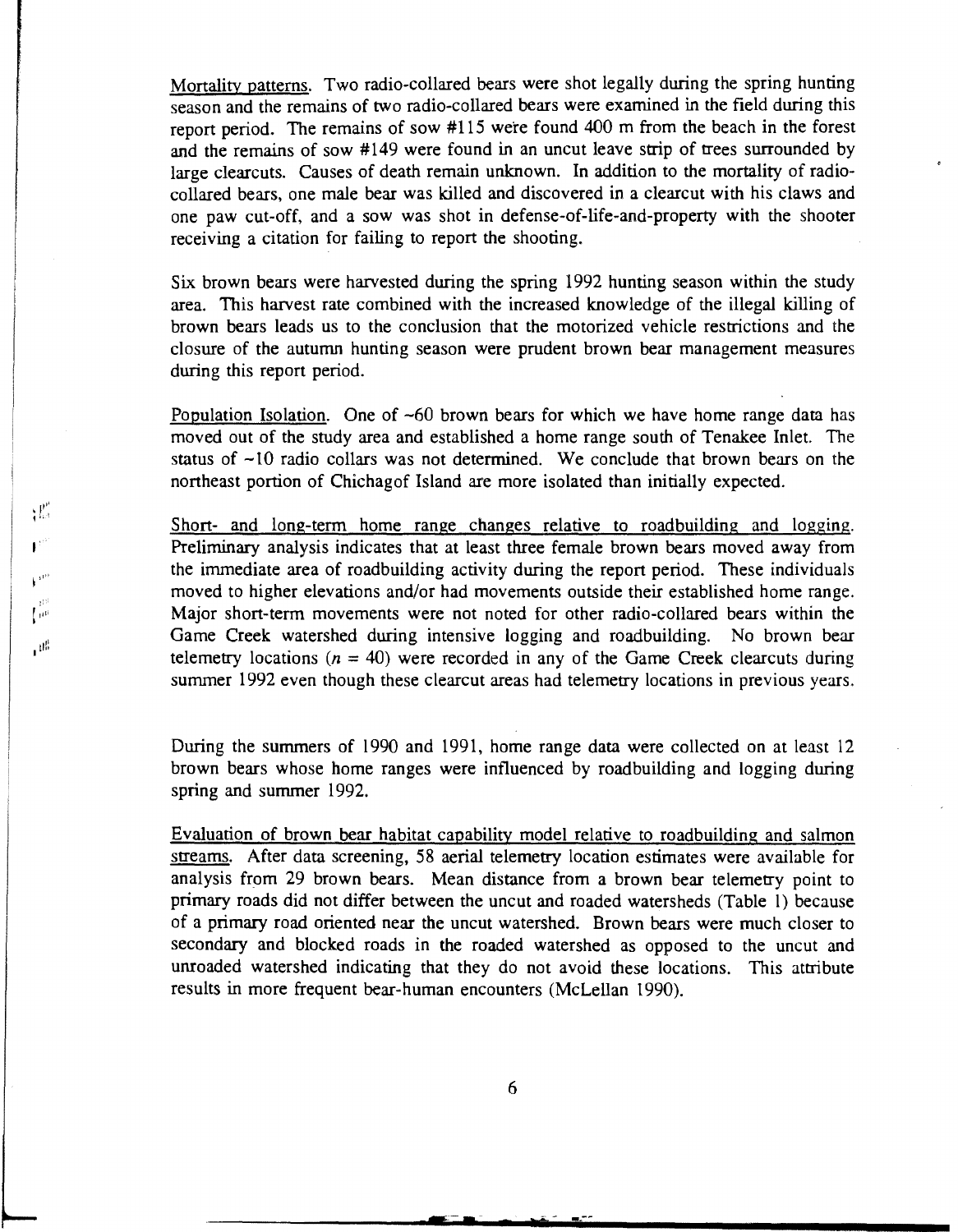The most important result was that brown bear locations were much farther away from the salmon stream in the highly roaded and clearcut watershed than in the uncut pristine watershed (Table 1). We believe that a lack of cover and forested stream buffers contributed to this result. This pattern fits the professional judgment within the capability model where capability is reduced in clearcut habitat and 'adjacent salmon spawning streams.

Brown bear density estimate. We report the results here even though they transcend two report periods. Twenty-two additional brown bears were radio-collared in June 1992 to supplement those previously marked from 1989-1991. We used aerial telemetry flights immediately before and after the mark-resight surveys to determine population closure and the number of active collars on bears during the mark-resight surveys. Forty-six active radio-collars were on brown bears during the mark-resight survey period. Including cubs with their marked mothers, 73- marked bears were present. The study area is almost insular and surrounded by water and bears did not routinely move to and from the study area so the assumption of closure was met.

We conducted seven mark-resight alpine surveys during the evenings from July 1-18, 1992. All surveys were conducted with one fixed-wing aircraft by K. Titus or L. Beier along with a pilot. One survey was hampered by low cloud ceilings and rain. The markresight density estimates were conducted with and without this partial survey.

Sightability of marked brown bears ranged from 9-11% (Table 2). For the all bears estimate, all cubs accompanied by marked sows were also considered marked. Excluding the partial survey, we saw five to 12 marked bears on survey flights and the total number of all bears observed ranged from 33 to 53. For the independent bears estimate, only radio collared individuals were considered marked. Excluding the partial survey, we saw from two to eight marked bears on survey flights and the total number of independent bears observed ranged from 23 to 35.

Using mark-resight methods and all seven survey flights, we estimated that 367 brown bears of all ages were present on the  $1,112 \text{ km}^2$  the northeast portion of Chichagof Island during July 1992 (Table 2). The density estimate was 35 bears higher if the incomplete survey of July 8 was eliminated (Table 2). Mean brown bear density for the northeast portion of Chichagof Island was lower than that for northern Admiralty Island (Schoen and Beier 1990), but the confidence intervals overlapped, so there was no significant difference between the two estimates.

The brown bear density estimate based on the habitat capability model for the Tongass Land Management Plan Revision was 324 bears for the national forest lands on northeast Chichagof (USDA Forest Service 1991) for the year 1990. This value would be  $\sim 10-15\%$ higher if all lands were included in the habitat capability model, because of the large tracts of private lands in two watersheds. The Tongass Land Management Plan Revision model includes only effects of vegetation changes over time, with no long-term reductions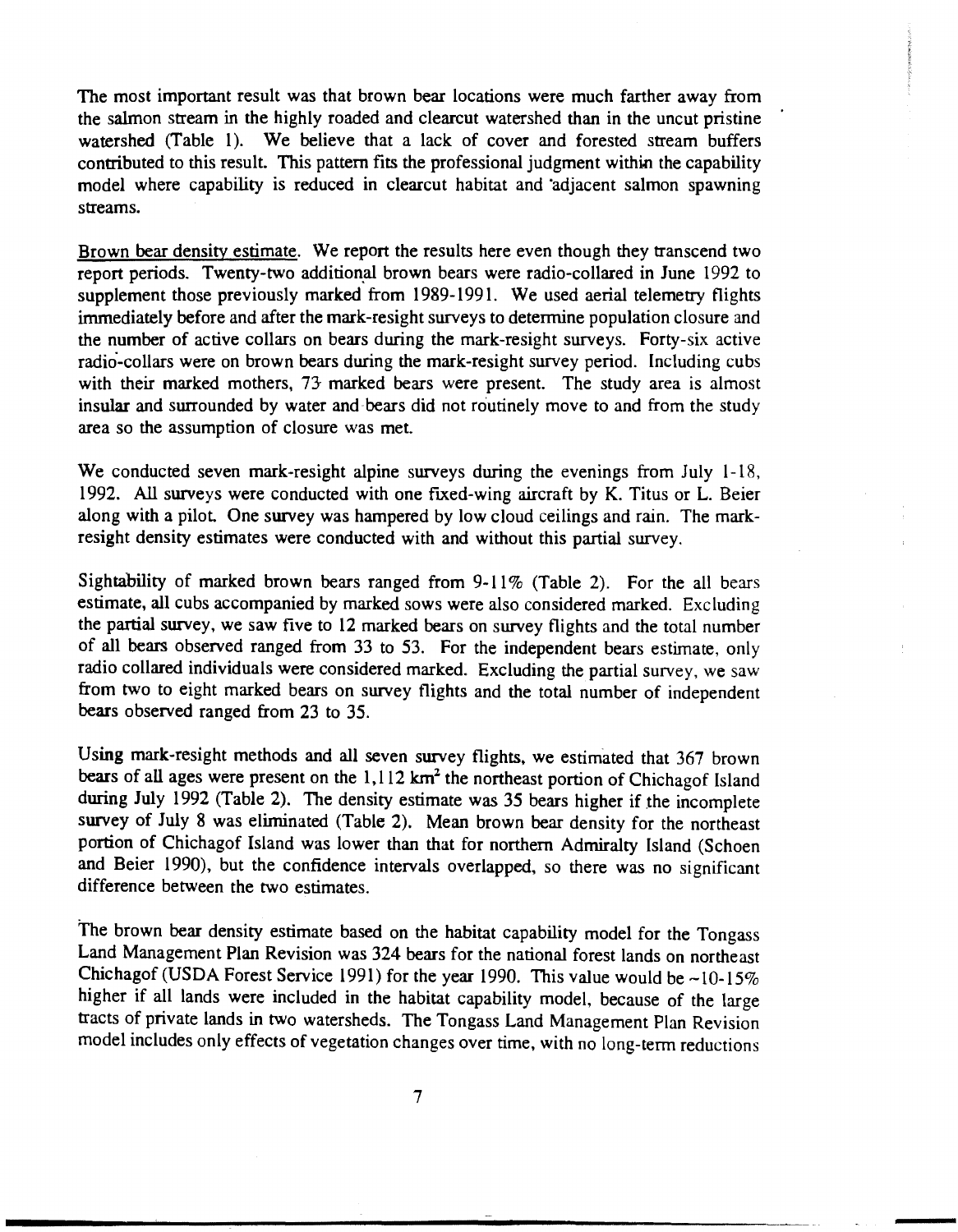in habitat capability attributable to human access (Schoen et al. in press). We conclude that the brown bear habitat capability model agrees with our independent density estimate over the short term. Our patterns of bear mortality associated with increased access after roadbuilding indicate that the long-term reductions in capability because of both human access and vegetation changes need to be incorporated into the model for planning purposes.

#### ACKNOWLEDGMENTS

This study would not be possible without the administrative support of D. Anderson, E. Campbell, J. Capp, J. Christener, J. Cottrell, R. Dewey, S. Harrison, and T. Schenck. B. Englebrecht, D. Jones, J. Query, K. Rutledge, L. Shipley, and staff at the Hoonah Ranger District contributed valuable field support. J. Schoen participated in the planning and execution of the mark-resight survey flights and continues to assist with study design.

#### LITERATURE CITED

Ballard, W. B., L. A. Ayres, S. G. Fancy, D. J. Reed, and K. E. Roney. 1990. Demography of Noatak grizzly bears in relations to human exploitation and mining development. Alaska Dep. Fish and Game Fed. Aid in Wildl. Rest. Prog. Rep. Proj. W-23-2. 57pp.

础  $\mathbf{F}^{\mu}$ 

 $\int_{\mathbb{R}^{3}}$ 

 $\mathbf{R}^{\mathrm{H}}$ 

- McCarthy, T. M. Food habits of brown bears on northern Admiralty Island, southeast Alaska. Thesis. Univ. Alaska. Fairbanks. 84pp.
- McLellan, B. N. 1990. Relationships between human industrial activity and grizzly bears. Int. Conf. Bear Res. and Manage. 8:57-64.
- Miller, S. D., and R. A. Sellers. 1992. Brown bear density on the Alaska Peninsula at Black Lake, Alaska. Interagency Final Rep. Alaska Dep. Fish and Game. Juneau. 57pp.
- Pollock, K. H., J. D. Nichols, C. Brownie, and J. E. Hines. 1990. Statistical inference for capture-recapture experiments. Wildl. Mongr. 107. 97pp.

Public Law 1990. Tongass Timber Reform Act. Public Law 101-626-Nov. 28, 1990.

Schoen, J. W. 1982. Brown bear habitat preferences and brown bear logging and mining relationships in southeast Alaska. Alaska Dep. Fish and Game. Fed. Aid in Wildl. Rest. Prog. Rep. Proj. W -22-l. Juneau. 44pp.

\_.-..-~-- .......... - -..-;; - -..-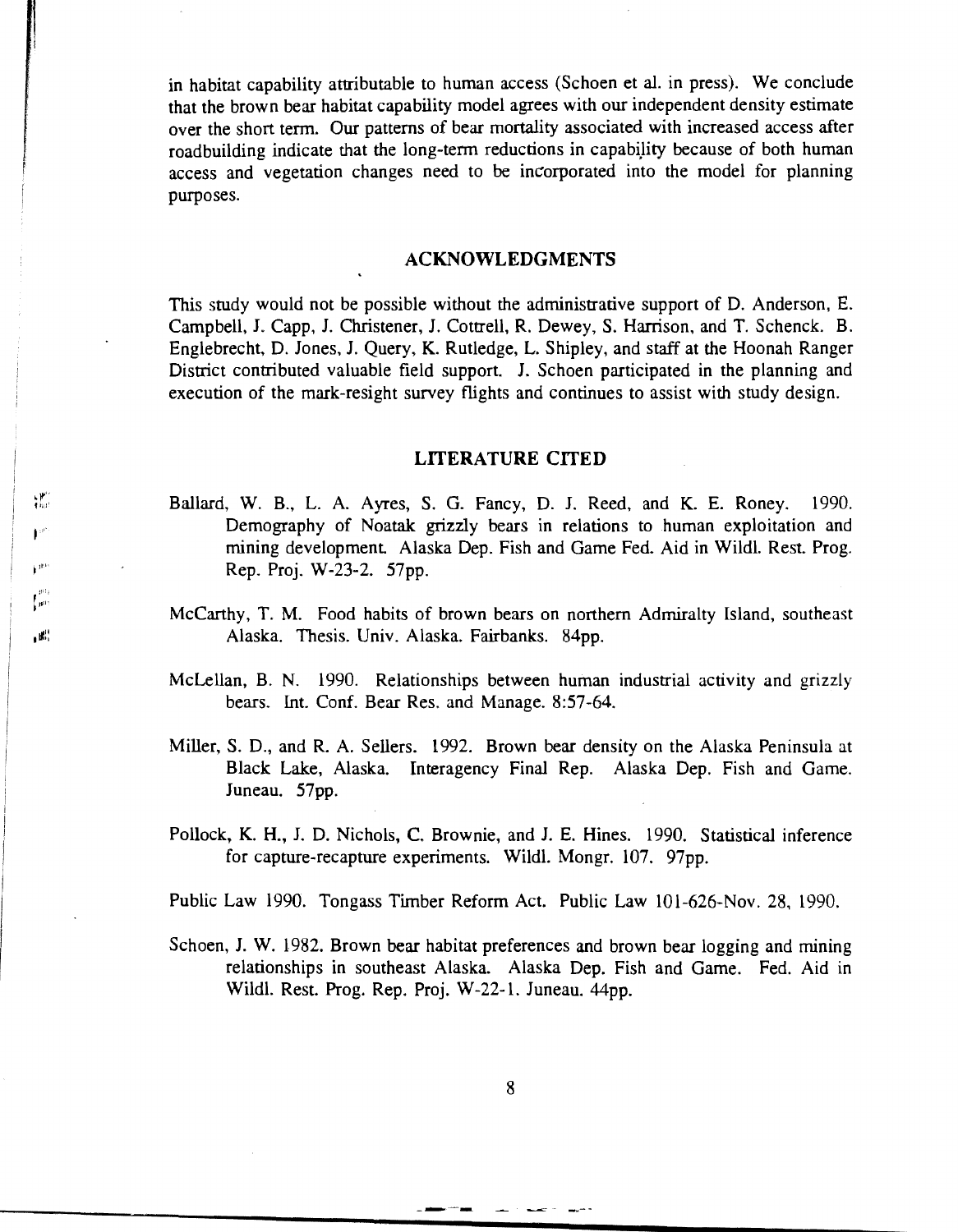- Schoen, J. W., and L. R. Beier. 1983. Brown bear habitat preferences and brown bear logging and mining relationships in southeast Alaska. Alaska Dep. Fish and Game. Fed. Aid in Wildl. Rest. Prog. Rep. Proj. W-22-2. Juneau. 39pp.
- Schoen, J. W., R. W. Flynn, L. H. Suring, L. R. Beier, and M. L. Orme. 1989. Habitat capability model for brown bear in southeast Alaska. Appendix A in J. W. Schoen and L. R. Beier, Alaska Dep. Fish and Game, Fed. Aid in Wildl. Rest. Prog. Rep. W-23-1.
- Schoen, J. W., and L. R. Beier. 1990. Brown bear habitat preferences and brown bear logging and mining relationships in southeast Alaska. Alaska Dep. Fish and Game Fed. Aid in Wildl. Rest. Final Rep. Proj. W-23-3. Juneau. 90pp.
- Schoen, J. W., R. W. Aynn, L. H. Suring, K. Titus, and L. R. Beier. In Press. Habitat capability model for brown bear in southeast Alaska. Proc. 9th Int. Conf. Bear Res. and Manage.
- Seber, G. A. F. 1982. The estimation of animal abundance and related parameters. Macmillan, New York, N.Y. 654pp.
- Titus, K., and L. R. Beier. 1992. Population and habitat ecology of brown bears on Admiralty and Chichagof islands. Alaska Dep. Fish and Game Fed Aid in Wildl. Rest. Prog. Rep. Proj. W-23-4. 29pp.
- USDA Forest Service. 1991. Tongass land management plan revision. Supplement to the draft environmental impact statement. Alaska Region. RlO-MB-145. Juneau.

Lavern Beier

Submitted by:

Dave Anderson Research Coordinator

Prepared by: Approved by: Kimberly Titus **Communist Communist II** Mellew Rouse, Director

Division of Wildlife Conservation

Wildlife Technician V Steven R. Peterson, Senior Staff Biologist Division of Wildlife Conservation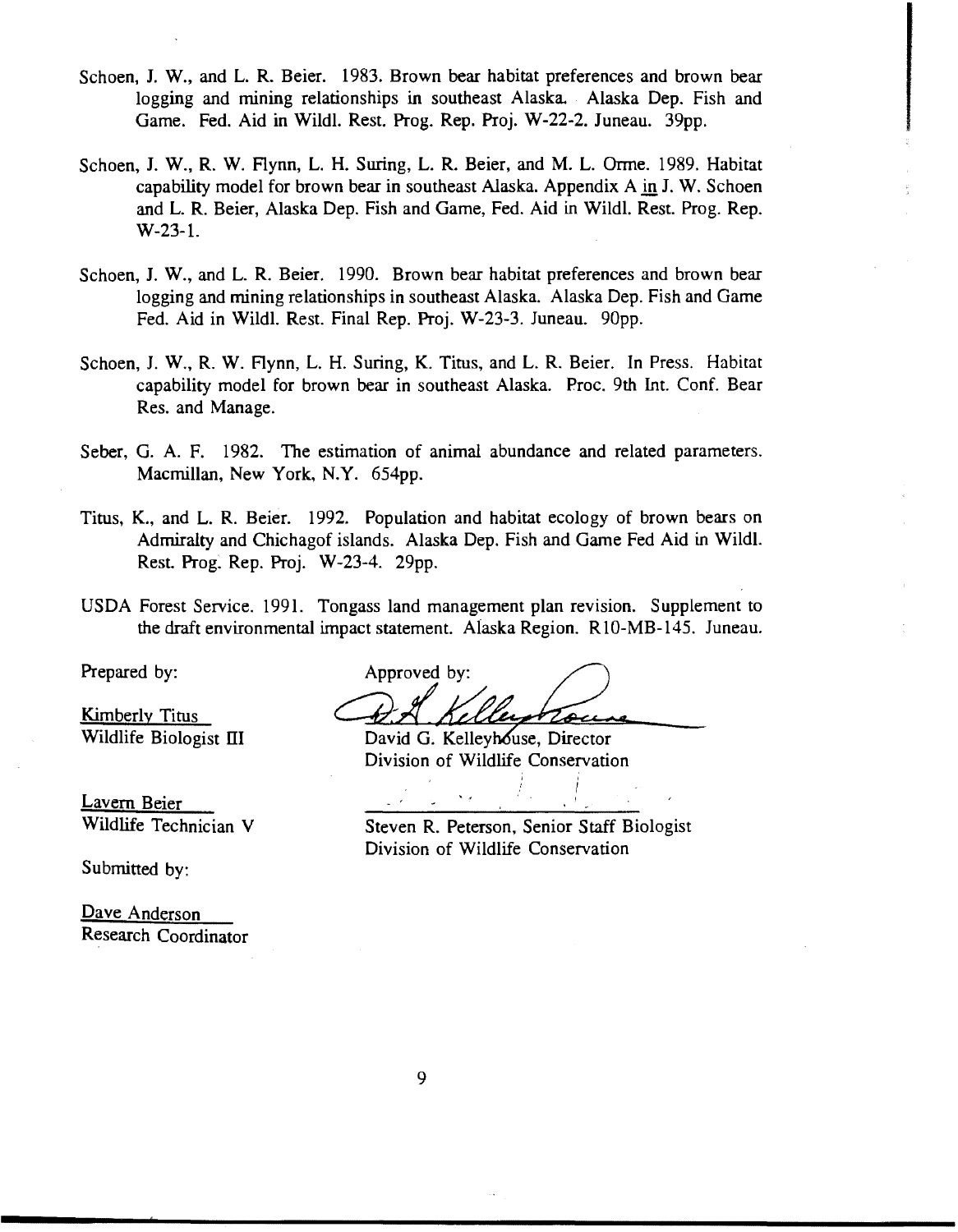Table 1. Mean distances (in km,  $\pm$  SD) from brown bear telemetry locations to primary roads, secondary roads, blocked roads, and salmon spawning streams in an uncut and largely unroaded watershed versus a roaded and highly clearcut watershed during late summer, Chichagof Island, Alaska.

|                           |                | Watershed type |         |  |
|---------------------------|----------------|----------------|---------|--|
|                           | <b>I</b> Incut | Clearcut       | Pª      |  |
| Primary road              | $3.0 \pm 1.8$  | $2.7 \pm 2.6$  | 0.082   |  |
| Secondary road            | $7.8 \pm 2.0$  | $2.4 \pm 1.7$  | < 0.001 |  |
| Blocked road              | $2.7 \pm 2.1$  | $0.9 \pm 1.5$  | 0.001   |  |
| Salmon spawning<br>stream | $0.5 \pm 1.0$  | $1.2 \pm 1.2$  | 0.025   |  |

<sup>a</sup> Based on equal variance t-tests.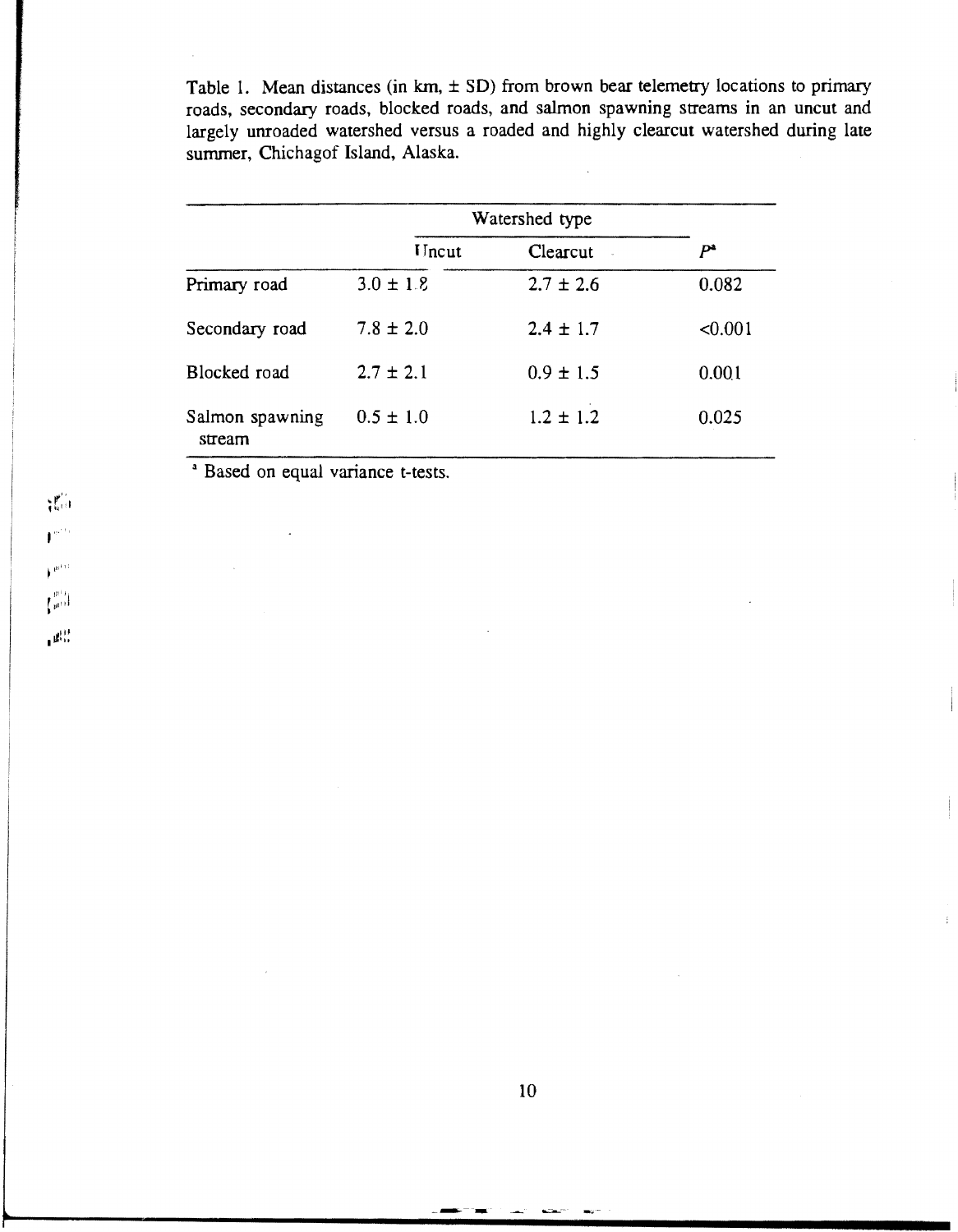Table 2. Brown bear density estimates for the 1,112 km<sup>2</sup> northeast portion of Chichagof Island, Alaska, 1992, based on markresight methods.

|                          |                                                                  | <b>Marks</b><br>present | Mean<br>daily<br>Lincoln-<br>Peterson<br>estimate | Sight-<br>ability<br>(%) | Density<br>No./1000 km <sup>2</sup> | 95% CI<br>No./1000 km <sup>2</sup> | Density<br>No./1 mi. <sup>2</sup> |  |  |  |
|--------------------------|------------------------------------------------------------------|-------------------------|---------------------------------------------------|--------------------------|-------------------------------------|------------------------------------|-----------------------------------|--|--|--|
|                          | Bears of all ages                                                |                         |                                                   |                          |                                     |                                    |                                   |  |  |  |
|                          | All survey flights <sup>*</sup>                                  | 73                      | 367.8                                             | 10.9                     | 330.5                               | 175-485                            | 0.856                             |  |  |  |
|                          | Eliminating partial<br>survey flight <sup>®</sup>                | 73                      | 402.6                                             | 11.2                     | 361.7                               | 226-496                            | 0.936                             |  |  |  |
|                          | Independent bears only, dependent young not included in estimate |                         |                                                   |                          |                                     |                                    |                                   |  |  |  |
|                          | All survey flights <sup>a</sup>                                  | 46                      | 245.5                                             | 9.3                      | 220.6                               | 149-294                            | 0.571                             |  |  |  |
| $\overline{\phantom{0}}$ | Eliminating partial<br>survey flight <sup>a</sup>                | 46                      | 260.4                                             | 10.1                     | 234.0                               | 170-299                            | 0.606                             |  |  |  |

I !llllllflllll!Qitl\_\_\_\_

• Estimates were made using seven and six survey flights, respectively, with one partial survey being eliminated.